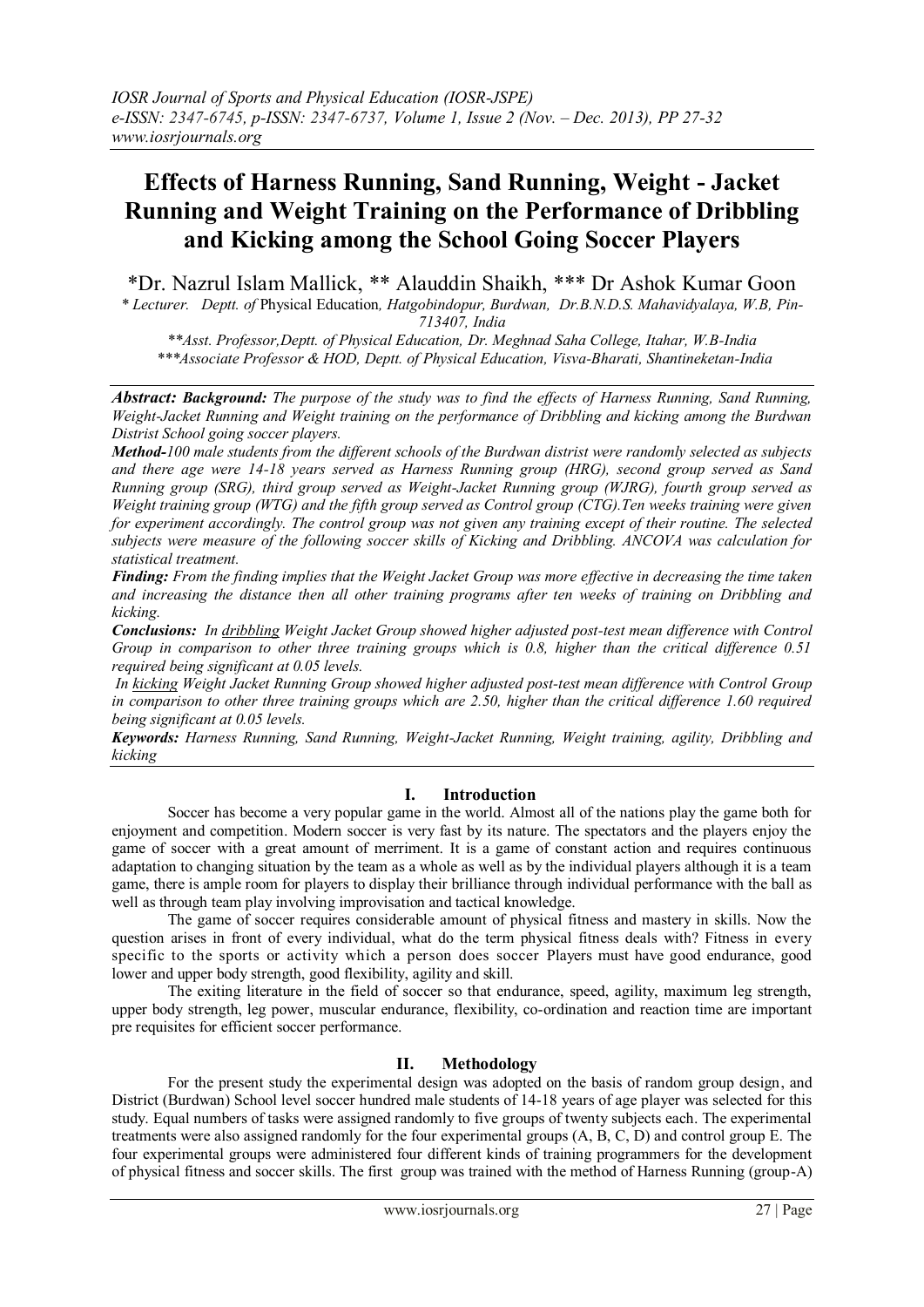the second group with the Sand Running (group-B), the third group with Weight – Jacket Running (group-C), the fourth group with Weight – Training (group-D). The distance chosen for each of the training was 80 meters. The training session was conducted thrice a week i.e. on Monday, Wednesday, Friday, for Harness Running and Sand Running Group and Tuesday, Thursday, Saturday for Weight – Jacket Running Group and Weight– Training group. Test programmers were taken before and after an experimental period of 10 weeks. The subjects were advised not to take part in any voluntary sports programmers or unusual physical exhaustion so that physical activities remained uniform for all the groups chosen for the study. The difference between the initial and final scores in shuttle run was subjected to statistical treatment using Analysis of covariance(ANCOVA) to find out whether the mean difference were significant or not. The Scheffe`s post hoc test was used to find out the paired means significance difference.

## **STATISTICAL ANALYSIS**

The following statistical techniques were find out the effects of Harness Running, Sand Running, Weight Jacket Running and Weight training on selected physical fitness component of Dribbling and kicking among the Burdwan Distrist School going soccer players. Analysis of Co-Variance (F ratio) was used to test the adjusted post test mean difference among the experimental groups. The level of significance was set at 0.05 level of confidence.

#### **III. Result and Discussion Table - 1**

**ANALYSIS OF CO-VARIANCE OF FOUR EXPERIMENTAL GROUPS AND CONTROL GROUP ON DRIBBLING**

| Mean                  | <b>Harness</b><br>running<br>group | Sand<br>running<br>group | Weight<br>jacket<br>running<br>group | Weight<br>training<br>group | Control<br>group | Sum of<br>square |        | df             | Mean<br>sum of<br>square | F-<br>ratio |
|-----------------------|------------------------------------|--------------------------|--------------------------------------|-----------------------------|------------------|------------------|--------|----------------|--------------------------|-------------|
| Pre test              | 20.06                              | 20.95                    | 21.01                                | 21.39                       | 21.14            | А                | 20.48  | 4              | 5.12                     | 0.70        |
|                       |                                    |                          |                                      |                             |                  | W                | 689.95 | 95             | 7.62                     |             |
| Post test             | 19.98                              | 20.74                    | 20.39                                | 21.21                       | 21.34            | A                | 25.62  | $\overline{4}$ | 6.40                     | 0.86        |
|                       |                                    |                          |                                      |                             |                  | W                | 702.48 | 95             | 7.39                     |             |
| Adjusted<br>post test | 20.80                              | 20.60                    | 20.30                                | 20.70                       | 21.10            | A                | 6.87   | 4              | 1.71                     | $2.56*$     |
|                       |                                    |                          |                                      |                             |                  | W                | 62.84  | 94             | 0.66                     |             |

\*Significant at 0.05 level F.05 (4, 95) = 2.46 F.05 (4, 94) = 2.47

N=100 (number of subjects)

A= Among mean variance

W = Within group variance

Table 1 and figure 1 reveals insignificant difference in Dribbling ability among four experimental and one control group Soccer players in pre as well as post-test phases ( $F = 0.70$  for the pre-test and 0.86 for post-test means  $\leq 2.47$  at 4, 95 df) whereas significant difference is observed in adjusted post-test mean ( $\overline{Y} = 2.56$ ) 2.47 at 4, 95 df) which was significant at 0.05 level of confidence .

In the case of pre-test mean almost uniform mean values of four experimental groups i.e. Harness Running Group (20.06), Sand Running Group (20.95), Weight Jacket Running Group (21.01), Weight Training Group (21.39) and Control Group (21.14) are found and thereby indicated no significant difference.

In the case of post-test means also except the mean values of Harness Running Group (19.98), Sand Running Group (20.74), Weight Jacket Running Group (20.39), Weight Training Group (21.21) and Control Group (21.34) are found, which also indicate no significant difference among the group.

On other hand in the case of adjusted post-test mean remarkable significant difference in Dribbling mean value among four experimental group and one control group soccer players are noticed, where Control Group mean value (21.1) is found to be highest which is followed by mean value of Harness Running Group (20.80) in comparison to the mean value of Sand Running Group (20.60), Weight Jacket Running Group (20.30) and Weight Training Group (20.70) which was significant at 0.05 level of confidence with the df at 4, 95 .

As the significance difference in dribbling among four experimental and one control group in adjusted post-test mean are observe. The scheffe"s post-hoc-test was computed to find out the existence of significance difference in pair group means, which is presented in table 2.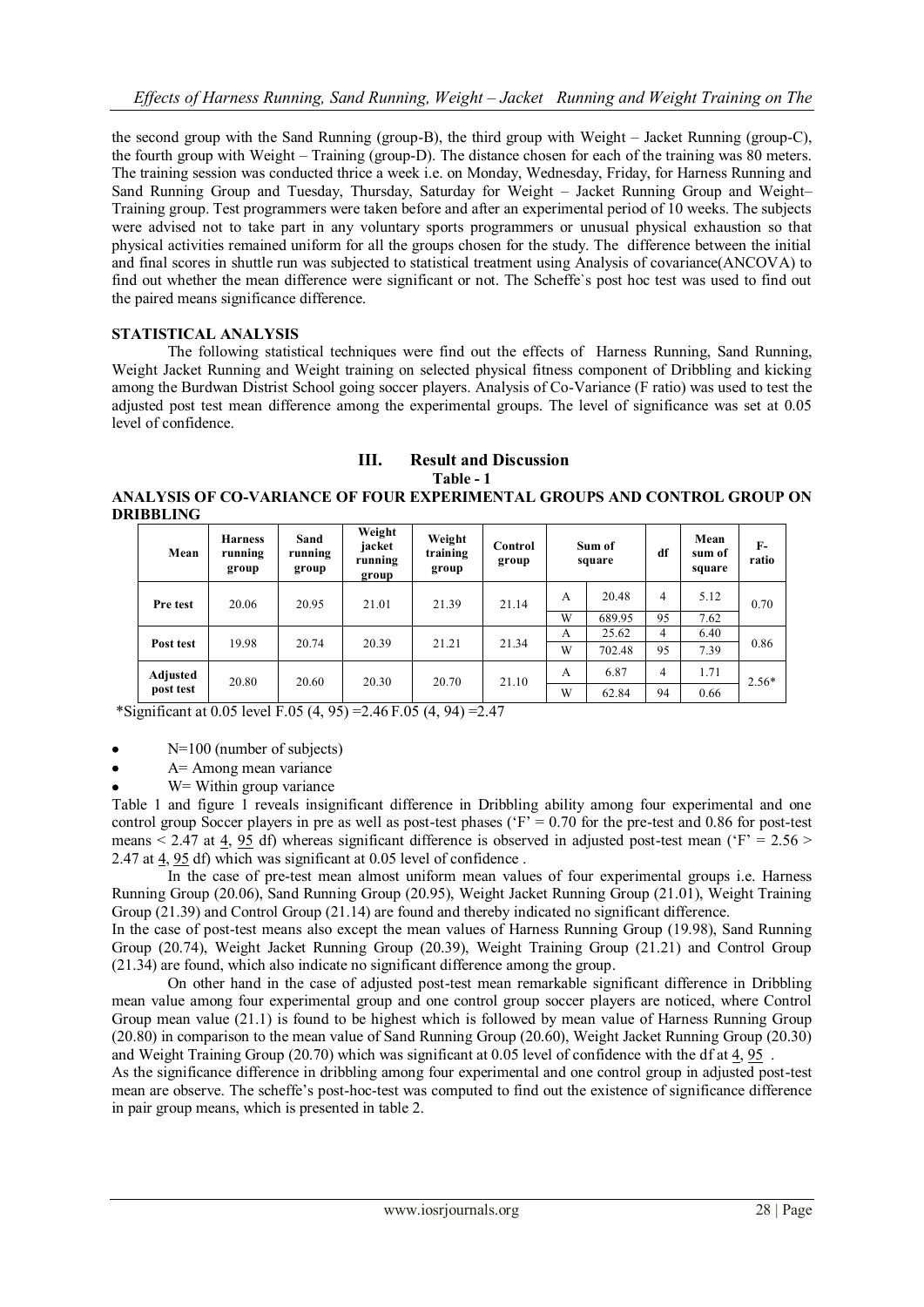| <b>Harness</b><br>running<br>group | Sand running<br>Group | Weight jacket<br>group | Weight training<br>group | Control group | Mean<br>difference | Critical<br>difference |
|------------------------------------|-----------------------|------------------------|--------------------------|---------------|--------------------|------------------------|
| 20.80                              | 20.60                 |                        |                          |               | 0.2                | 0.51                   |
| 20.80                              |                       | 20.30                  |                          |               | 0.5                | 0.51                   |
| 20.80                              |                       |                        | 20.70                    |               | 0.1                | 0.51                   |
| 20.80                              |                       |                        |                          | 21.10         | 0.3                | 0.51                   |
|                                    | 20.60                 | 20.30                  |                          |               | 0.3                | 0.51                   |
|                                    | 20.60                 |                        | 20.70                    |               | 0.1                | 0.51                   |
|                                    | 20.60                 |                        |                          | 21.10         | 0.5                | 0.51                   |
|                                    |                       | 20.30                  | 20.70                    |               | 0.4                | 0.51                   |
|                                    |                       | 20.30                  |                          | 21.10         | $0.8*$             | 0.51                   |
|                                    |                       |                        | 20.70                    | 21.10         | 0.4                | 0.51                   |

**Table - 2 POST HOC MEAN DIFFERENCE COMPARISON OF FOUR EXPERIMENTAL GROUPS AND CONTROL GROUP ON DRIBBLING**

\*Significant at 0.05 level

Table 2 reveals significant difference in five out of ten paired group means.

The paired group means, which showed significant difference between Weight Jacket Running Group and Control Group  $(0.8 > 0.51)$  at 0.05 level of confidence.

No significant difference between paired group mean namely between Harness Running Group and Sand Running Group ( $0.2 < 0.51$ ) between Harness Running Group and Weight Jacket Running Group ( $0.5 <$ 0.51) between Harness Running Group and Weight Training Group ( $0.1 < 0.51$ ) between Harness Running Group and Control Group ( $0.3 \le 0.51$ ) between Sand Running Group and Weight Jacket Running Group ( $0.3 \le$ 0.51) between Sand Running Group and Weight Training Group (0.1 < 0.51) between Sand Running Group and Control Group ( $0.5 \le 0.51$ ) between Weight Jacket Running Group and Weight Training Group ( $0.4 \le 0.51$ ) between Weight Training Group and Control Group (0.4 < 0.51) are observed.

The Graphical representation of mean comparison of dribbling for four experimental group and one control group after ten weeks of experimental programmed is presented in figure  $-1$ .

**MEAN COMPARISON OF FOUR EXPERIMENTAL GROUPS AND CONTROL GROUP ON DRIBBLING**



### Figure- 1

Here it is clearly observed that the highest dribbling time was taken by Weight Training Group in pre-test data followed by Control Group, Weight-Jacket Running Group, Sand Running Group and Harness Running Group respectively. The highest dribbling time was taken by Control Group in post-test data followed by Weight Training Group, Sand Running Group, Weight Jacket Running Group and Harness Running Group respectively. The lowest adjusted mean value was found in Weight Jacket Running Group followed by Sand Running Group, Weight Training Group, Harness Running Group and Control Group respectively.

The finding implies that Weight Jacket Group was more effective in decreasing the time taken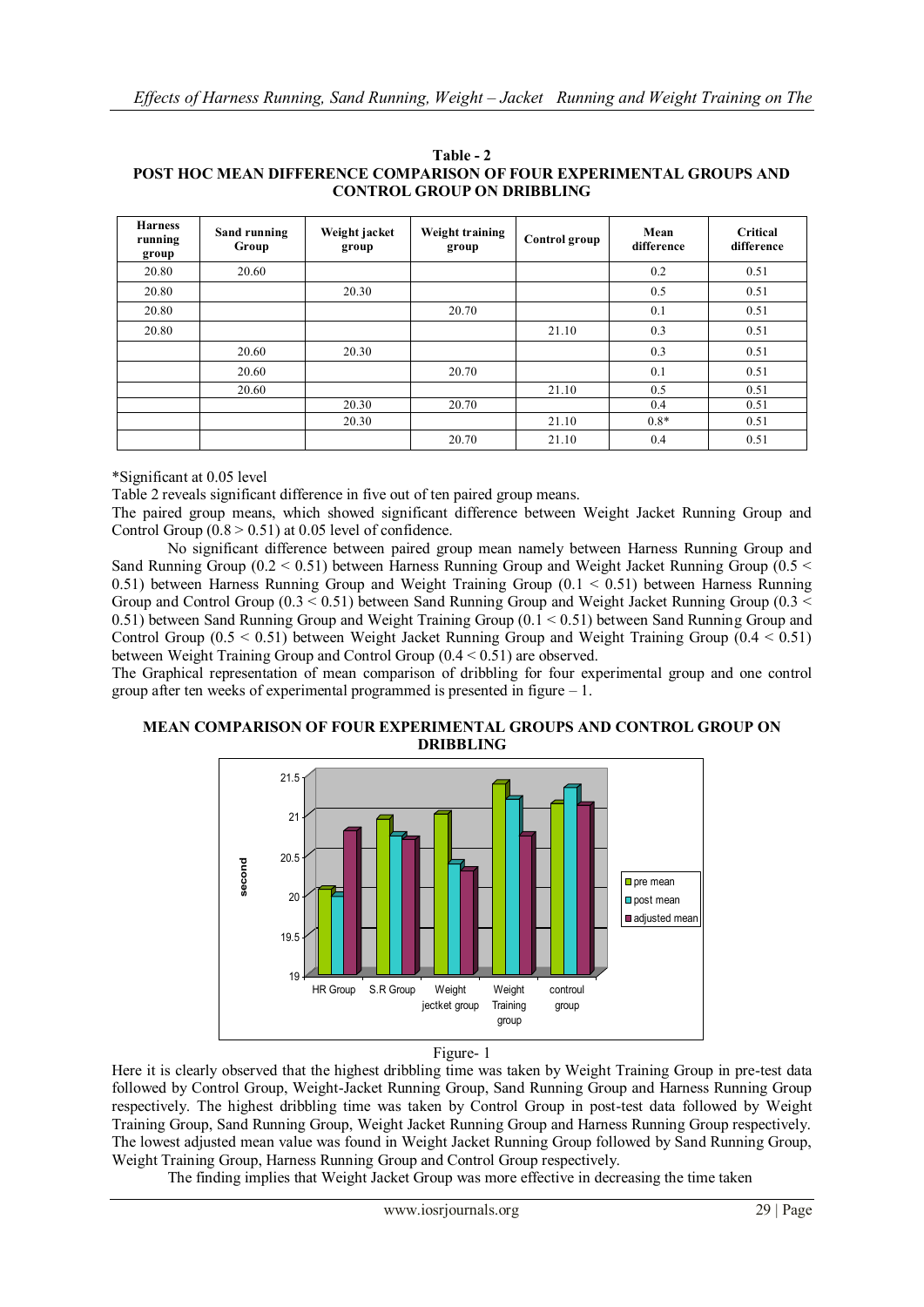then all other training programs after ten weeks of training on dribbling. **Table - 3**

### **ANALYSIS OF CO-VARIANCE OF FOUR EXPERIMENTAL GROUPS AND CONTROL GROUP ON KICKING**

| .                   |                                    |                          |                                      |                             |                  |                  |                   |                |                          |               |
|---------------------|------------------------------------|--------------------------|--------------------------------------|-----------------------------|------------------|------------------|-------------------|----------------|--------------------------|---------------|
| Mean                | <b>Harness</b><br>running<br>group | Sand<br>running<br>Group | Weight<br>jacket<br>running<br>group | Weight<br>training<br>group | Control<br>group | Sum of<br>square |                   | Df             | Mean<br>sum of<br>square | $F-$<br>ratio |
| Pre                 | 24.20                              | 24.90                    | 26.25                                | 24.85                       | 22.15            | $\mathbf{A}$     | 179.6<br>$\Omega$ | 4              | 44.76                    | 0.94          |
| test                |                                    |                          |                                      |                             |                  | W                | 4493.<br>8        | 95             | 47.30                    |               |
|                     |                                    |                          |                                      | 26.40                       | 21.90            | A                | 436.4             | $\overline{4}$ | 109.1                    | 2.22          |
| Post<br>test        | 25.25                              | 25.90                    | 28.30                                |                             |                  | W                | 4658.<br>3        | 95             | 49.03                    |               |
| <b>Adjus</b>        |                                    |                          |                                      |                             |                  | A                | 66.69             | $\overline{4}$ | 16.67                    |               |
| ted<br>post<br>test | 25.50                              | 25.49                    | 26.60                                | 26.03                       | 24.10            | W                | 605.2             | 94             | 6.43                     | 2.58<br>*     |

\*Significant at 0.05 level F.05 (4, 95) = 2.46 F.05 (4, 94) = 2.47

N=100 (number of subjects)

A= among mean variance

W= within group variance

Table 3 and figure 2 reveals insignificant difference in Kicking ability among four experimental and one control group Soccer players in pre as well as post-test phases ( $F = 0.94$  for the pre-test and 2.22 for post-test means < 2.47 at 4, 95 df) whereas significant difference is observed in adjusted post-test mean ( $F = 2.58 > 2.47$  at 4, 95) df) which were significant at 0.05 level of confidence .

In the case of pre-test mean almost uniform mean values of four experimental groups i.e. Harness Running Group (24.20), Sand Running Group (24.90), Weight Jacket Running Group (26.25), Weight Training Group (24.85) and Control Group (22.15) are found and thereby indicated no significant difference.

In the case of post-test means also except the mean values of Harness Running Group (25.25), Sand Running Group (25.90), Weight Jacket Running Group (28.30), Weight Training Group (26.40) and Control Group (21.90) are found, which also indicate no significant difference among the group.

On other hand in the case of adjusted post-test mean remarkable significant difference in Kicking mean value among four experimental group and one control group soccer players are noticed, where Weight Jacket Group mean value (26.60) is found to be highest which is followed by mean value of Weight Training Group (26.03) in comparison to the mean value of Harness Running Group (25.50), Sand Running Group (25.49) and Control Group (24.10) which were significant at 0.05 level of confidence with the df at 4, 95.

As the significance difference in physical fitness among four experimental and one control group in adjusted post-test mean are observe. The scheffe"s post-hoc-test was computed to find out the existence of significance difference in pair group means, which is presented in table 4.

| Table - 4                                                                  |  |  |  |  |  |  |  |
|----------------------------------------------------------------------------|--|--|--|--|--|--|--|
| <b>POST HOC MEAN DIFFERENCE COMPARISON OF FOUR EXPERIMENTAL GROUPS AND</b> |  |  |  |  |  |  |  |
| <b>CONTROL GROUP ON KICKING</b>                                            |  |  |  |  |  |  |  |

| <b>Harness running</b><br>group | Sand running<br>group | Weight jacket<br>group | Weight<br>training<br>group | Control<br>group | Mean<br>difference | <b>Critical</b><br>difference |
|---------------------------------|-----------------------|------------------------|-----------------------------|------------------|--------------------|-------------------------------|
| 25.50                           | 25.49                 |                        |                             |                  | 0.01               | 1.60                          |
| 25.50                           |                       | 26.60                  |                             |                  | 0.1                | 1.60                          |
| 25.50                           |                       |                        | 26.03                       |                  | 0.53               | 1.60                          |
| 25.50                           |                       |                        |                             | 24.10            | 1.4                | 1.60                          |
|                                 | 25.49                 | 26.60                  |                             |                  | 1.11               | 1.60                          |
|                                 | 25.49                 |                        | 26.03                       |                  | 0.54               | 1.60                          |
|                                 | 25.49                 |                        |                             | 24.10            | 1.39               | 1.60                          |
|                                 |                       | 26.60                  | 26.03                       |                  | 0.57               | 1.60                          |
|                                 |                       | 26.60                  |                             | 24.10            | $2.5*$             | 1.60                          |
|                                 |                       |                        | 26.03                       | 24.10            | $1.93*$            | 1.60                          |

\*Significant at 0.05 level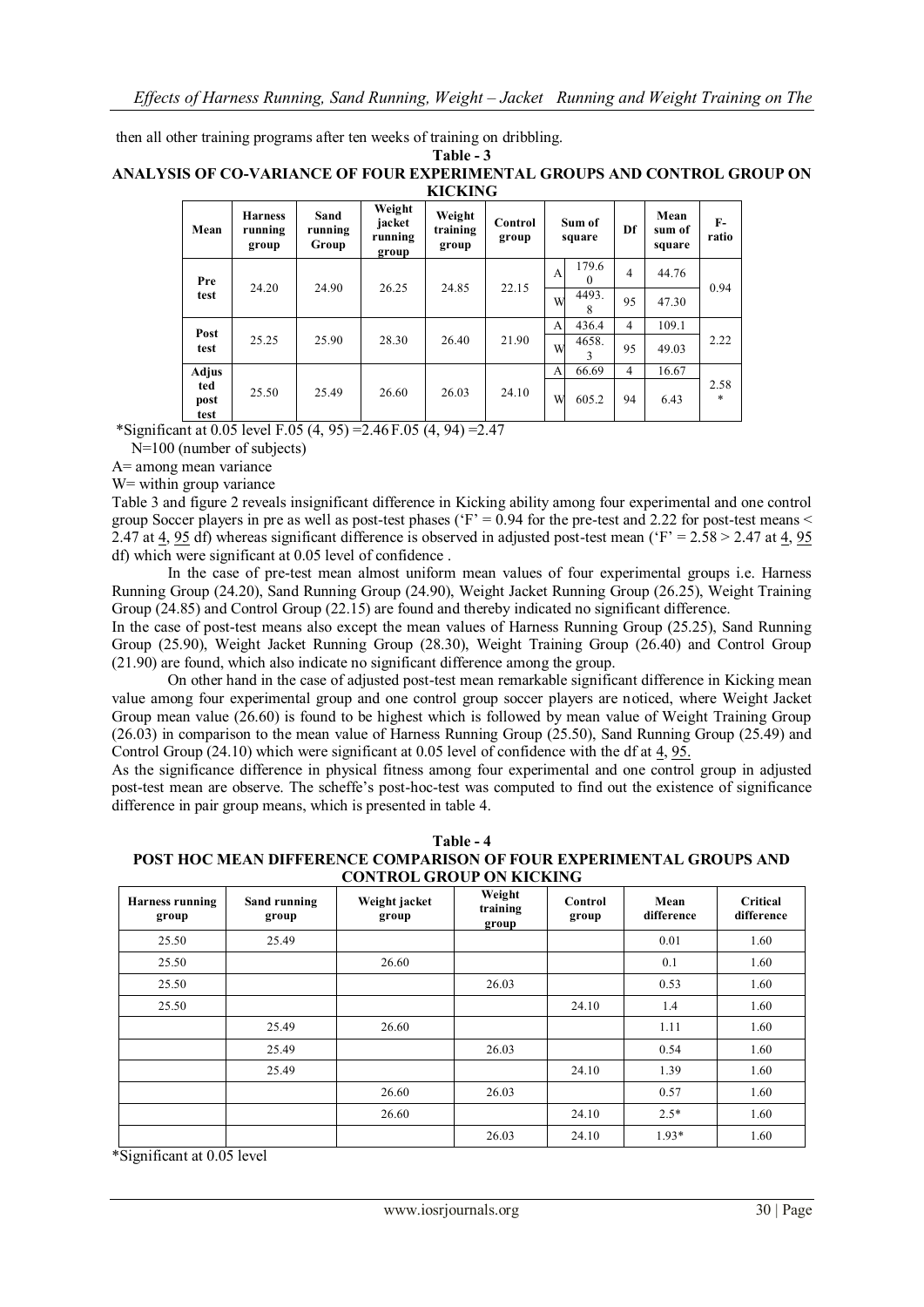Table 4 reveals significant difference in five out of ten paired group means.

The paired group means, which showed significant difference between Weight Jacket Running Group and Control Group (2.5  $> 1.60$ ) between Weight Training Group and Control Group (1.93  $> 1.60$ ) at 0.05 level of confidence.

No significant difference between paired group mean namely between Harness Running Group and Sand Running Group (0.01 < 1.60) between Harness Running Group and Weight Jacket Running Group (0.1 < 1.60) between Harness Running Group and Weight Training Group (0.53 < 1.60) between Harness Running Group and Control Group (1.4 < 1.60) between Sand Running Group and Weight Jacket Running Group (1.11 < 1.60) between Sand Running Group and Weight Training Group (0.54 < 1.60) between Sand Running Group and Control Group (1.39  $\leq$  1.60) between Weight Jacket Running Group and Weight Training Group (0.57  $\leq$ 1.60) are observed.

The Graphical representation of mean comparison of kicking for four experimental group and one control group after ten weeks of experimental programmed is presented in figure  $-2$ .

## **MEAN COMPARISON OF FOUR EXPERIMENTAL GROUPS AND CONTROL GROUP ON KICKING**



### Figure- 2

In kicking for distance it is clearly observe that the longest distance was covered by Weight Jacket Running Group in pre-test data followed by Sand Running Group, Weight Training Group, Harness Running Group and Control Group respectively. In the post-test data the longest distance was covered by Weight Jacket Running Group followed by Weight Training Group, Sand Running Group, Harness Running Group and Control Group respectively. The highest adjusted mean value was found in Weight Jacket Running Group followed by Weight Training Group, Harness Running Group, Sand Running Group and Control Group respectively.

The finding implies that Weight Jacket Group was more effective in increasing the distance then all other training programs after ten weeks of training on kicking.

# **IV. Conclusions**

The results of this study, the following conclusions were drawn.

- 1. Weight-jacket group produce best performance in dribbling.
- 2. Weight-Jacket group was executed significantly better Performance in kicking than that of other three groups.
- 10. No improvement in the case of control group which was a reflection of inactivity.

### **Reference**

#### **(BOOKS)**

- [1]. Beim, George. **Principles of Modern Soccer.** London : Houghton Mifflin Company, 1977.
- [2]. Baver, Gerhard**. How to succeed at soccer**. London :Orbis Publishing, 1982.
- [3]. Moris, Desmond. **Soccer Tribe** .London: Jonathan Cap Ltd., 30 Bedford Square, 1981.

#### **(JOURNAL AND PERIODICALS)**

- [4]. Capen, Edward K. "The Effect of Systematic weight Training on Power,Strength and Endurance" **Research Quarterly** 21 (May 1950): 83.
- [5]. Cassel, Alllen A Grassy. "A comparison of Motor Abilities and physical Characteristics of Collegiate Soccer Player by Position of play" **Dissertation Abstract International** 39:8 (February 1979): 4805- A.